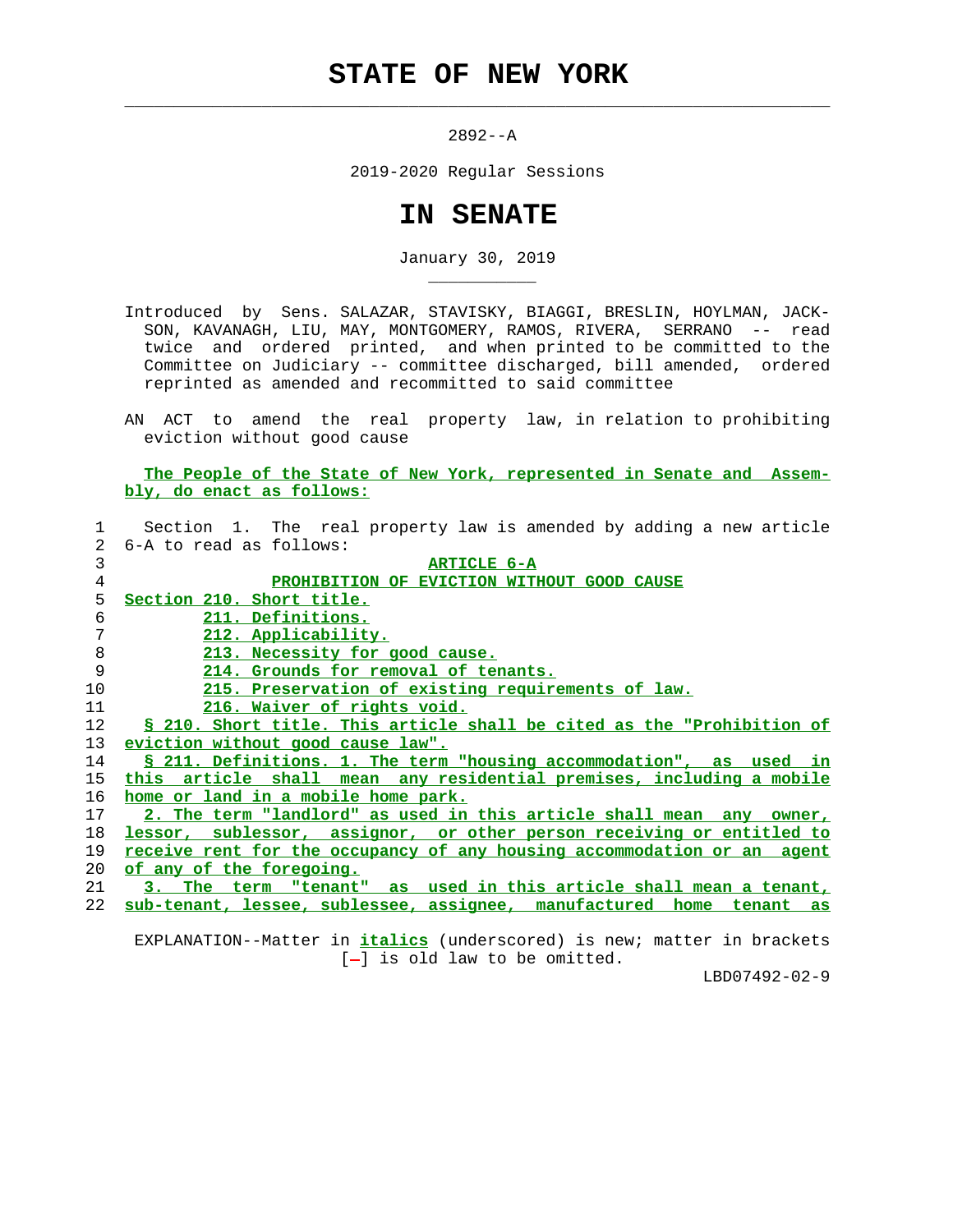S. 2892--A 2

**defined in paragraph one of subdivision a of section two hundred thir- ty-three of this chapter, an occupant of a rooming house or hotel as defined in section seven hundred eleven of the real property actions and proceedings law or any other person entitled to the possession, use or occupancy of any housing accommodation. 4. The term "rent" as used in this article shall mean any consider- ation, including any bonus, benefit or gratuity demanded or received for or in connection with the possession, use or occupancy of housing accom- modations or the execution or transfer of a lease for such housing accommodations. 5. The term "disabled person" as used in this article shall mean a person who has an impairment which results from anatomical, physiolog- ical or psychological conditions, other than addiction to alcohol, gambling, or any controlled substance, which are demonstrable by medically acceptable clinical and laboratory diagnostic techniques, and which are expected to be permanent and which substantially limit one or more of such person's major life activities. § 212. Applicability. This article shall apply to all housing accommo- dations except: 1. owner-occupied premises with less than four units; 2. premises sublet pursuant to section two hundred twenty-six-b of this chapter, or otherwise, where the sublessor seeks in good faith to recover possession of such housing accommodation for his own personal use and occupancy; 3. premises the possession, use or occupancy of which is solely inci- dent to employment and such employment is being lawfully terminated; and 4. premises otherwise subject to regulation of rents or evictions pursuant to state or federal law to the extent that such state or feder- al law requires "good cause" for termination or non-renewal of such tenancies. § 213. Necessity for good cause. No landlord shall, by action to evict or to recover possession, by exclusion from possession, by failure to renew any lease, or otherwise, remove any tenant from housing accommo- dations covered by section two hundred twelve of this article except for good cause as defined in section two hundred fourteen of this article. § 214. Grounds for removal of tenants. 1. No landlord shall remove a tenant from any housing accommodation, or attempt such removal or exclu- sion from possession, notwithstanding that the tenant has no written lease or that the lease or other rental agreement has expired or other- wise terminated, except upon order of a court of competent jurisdiction entered in an appropriate judicial action or proceeding in which the petitioner or plaintiff has established one of the following grounds as good cause for removal or eviction: (a) The tenant has failed to pay rent due and owing, provided however that the rent due and owing, or any part thereof, did not result from a rent increase which is unconscionable or imposed for the purpose of circumventing the intent of this article. In determining whether all or part of the rent due and owing is the result of an unconscionable rent increase, it shall be a rebuttable presumption that the rent for a dwelling not protected by rent regulation is unconscionable if said rent has been increased in any calendar year by a percentage exceeding one and one-half times the annual percentage change in the Consumer Price Index for the region in which the housing accommodation is located, as established the August preceding the calendar year in question; (b) The tenant is violating a substantial obligation of his or her tenancy, other than the obligation to surrender possession, and has**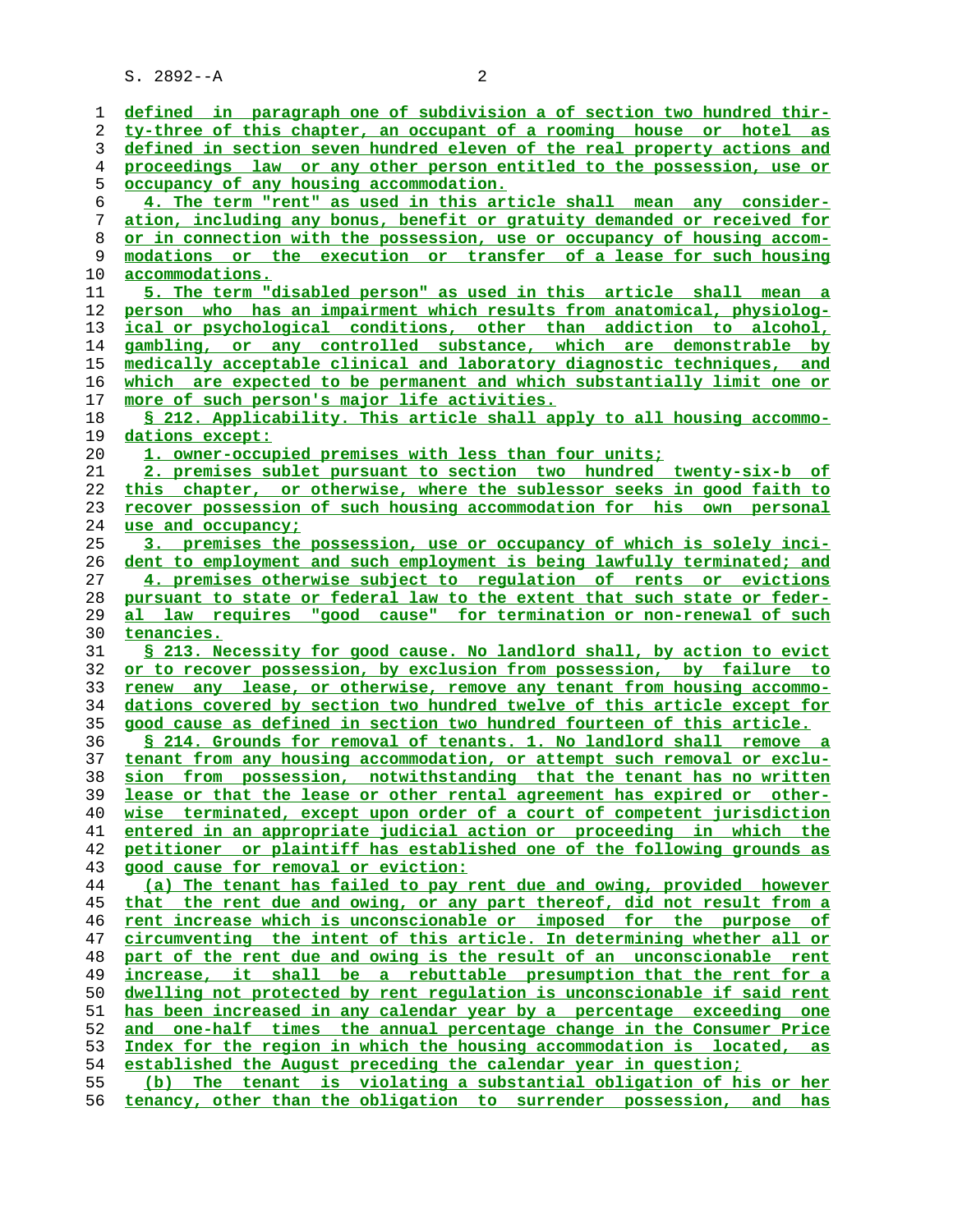S. 2892--A 3

**failed to cure such violation after written notice that the violation cease within ten days of receipt of such written notice, provided howev- er, that the obligation of tenancy for which violation is claimed was not imposed for the purpose of circumventing the intent of this article; (c) The tenant is committing\_or permitting a nuisance in such housing accommodation, or is maliciously or by reason of negligence damaging the housing accommodation; or the tenant's conduct is such as to interfere with the comfort of the landlord or other tenants or occupants of the same or adjacent buildings or structures; (d) Occupancy of the housing accommodation by the tenant is in violation of or causes a violation of law and the landlord is subject to civil or criminal penalties therefore; provided however that an agency of the state or municipality having jurisdiction has issued an order requiring the tenant to vacate the housing accommodation. No tenant shall be removed from possession of a housing accommodation on such ground unless the court finds that the cure of the violation of law requires the removal of the tenant and that the landlord did not through neglect or deliberate action or failure to act create the condition necessitating the vacate order. In instances where the landlord does not undertake to cure conditions of the housing accommodation causing such violation of the law, the tenant shall have the right to pay or secure payment in a manner satisfactory to the court, to cure such violation provided that any tenant expenditures shall be applied against rent to which the landlord is entitled. In instances where removal of a tenant is absolutely essential to his or her health and safety, the removal of the tenant shall be without prejudice to any leasehold interest or other right of occupancy the tenant may have and the tenant shall be entitled to resume possession at such time as the dangerous conditions have been removed. Nothing herein shall abrogate or otherwise limit the right of a tenant to bring an action for monetary damages against the landlord to compel compliance by the landlord with all applicable state or municipal laws or housing codes; (e) The tenant is using or permitting the housing accommodation to be used for an illegal purpose; (f) The tenant has unreasonably refused the landlord access to the housing accommodation for the purpose of making necessary repairs or improvements required by law or for the purpose of showing the housing accommodation to a prospective purchaser, mortgagee or other person having a legitimate interest therein; (g) The landlord seeks in good faith to recover possession of a hous- ing accommodation located in a building containing fewer than twelve units because of immediate and compelling necessity for his or her own personal use and occupancy as his or her principal residence, or the personal use and occupancy as principal residence of his or her spouse, parent, child, stepchild, father-in-law or mother-in-law, when no other suitable housing accommodation in such building is available. This para- graph shall permit recovery of only one housing accommodation and shall not apply to a housing accommodation occupied by a tenant who is sixty- two years of age or older or who is a disabled person; (h) The landlord seeks in good faith to recover possession of any or all housing accommodations located in a building with less than five units to personally occupy such housing accommodations as his or her principal residence. 2. A tenant required to surrender a housing accommodation by virtue of the operation of paragraph (g) or (h) of subdivision one of this section**

**shall have a cause of action in any court of competent jurisdiction for**